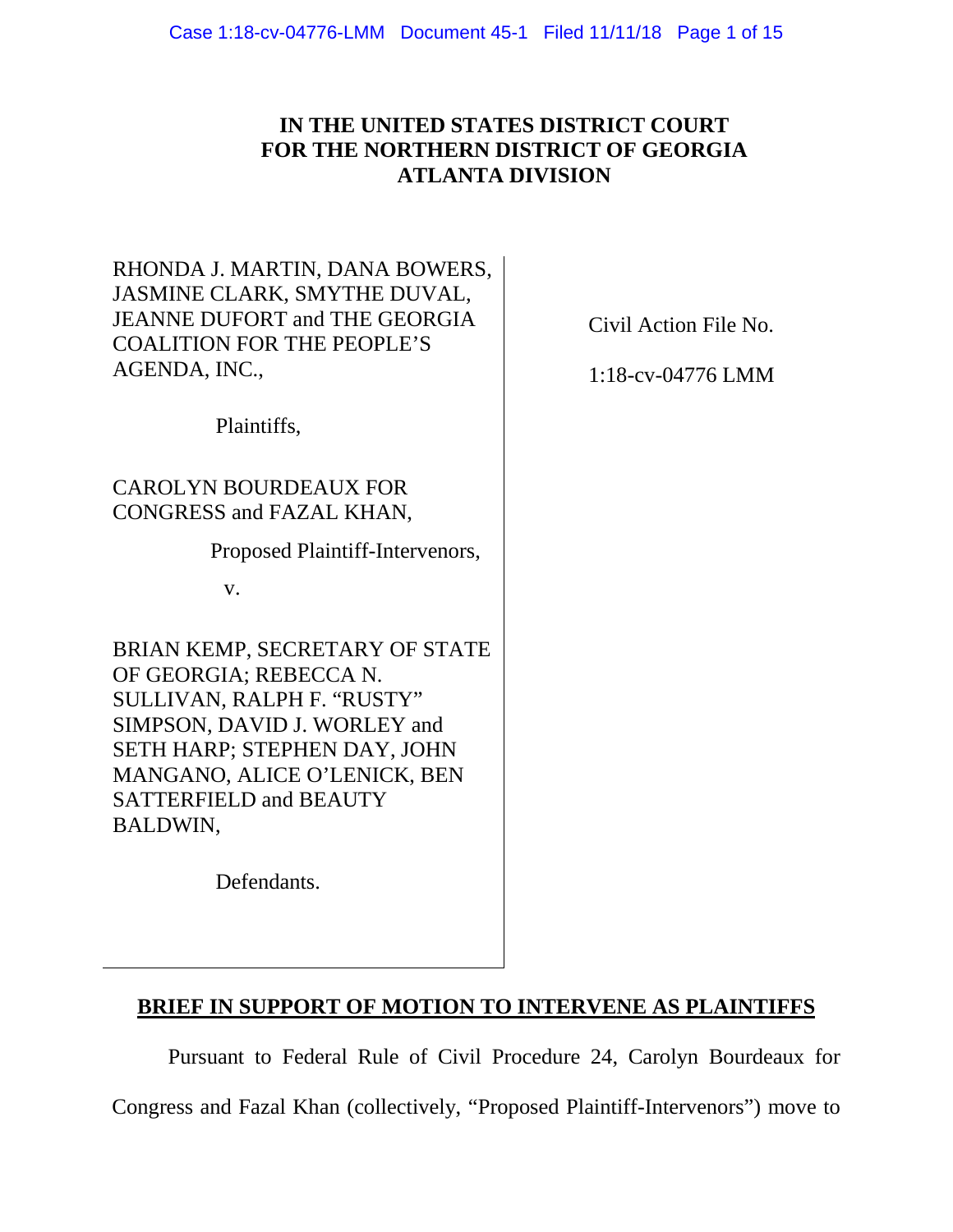intervene as plaintiffs in the above-titled action. In this action, Plaintiffs Rhonda J. Martin, Dana Bowers, and Jasmine Clark, Smythe Du Val, Jeanne Dufort, the Georgia Coalition for the People's Agenda, Inc., and the American Advancing Justice-Atlanta (collectively, the "Plaintiffs") challenged Georgia's statutory procedures for rejecting absentee ballots due to alleged technical errors, such as missing dates of birth or addresses. Contrary to federal and state law, Gwinnett County election officials are rejecting absentee ballots which were cast by registered Georgia voters about which there is no question as to their identity or qualifications to vote based on immaterial omissions or errors on the absentee ballot oath, such as a missing date of birth or address. Proposed Plaintiff-Intervenors seek an Order requiring that these ballots be counted and that the certification, which is scheduled to occur on this coming Tuesday, November 13, 2018, be delayed until such time as this Court can consider this matter and the ballots be counted should the Court grant the relief the Proposed Plaintiff-Intervenors are seeking. Proposed Plaintiff-Intervenors also seek to require defendants to permit voters who failed to sign the Oath an opportunity to cure their ballots (during the three-day period immediately following this Court's grant of Plaintiff-Intervenors' requested relief). Counsel for the Proposed Plaintiff-Intervenors have consulted counsel for the Plaintiffs and they do not oppose the Proposed Plaintiff-Intervenors' intervention. Counsel for the Proposed Plaintiff-Intervenors have sought defendants' position, but Defendants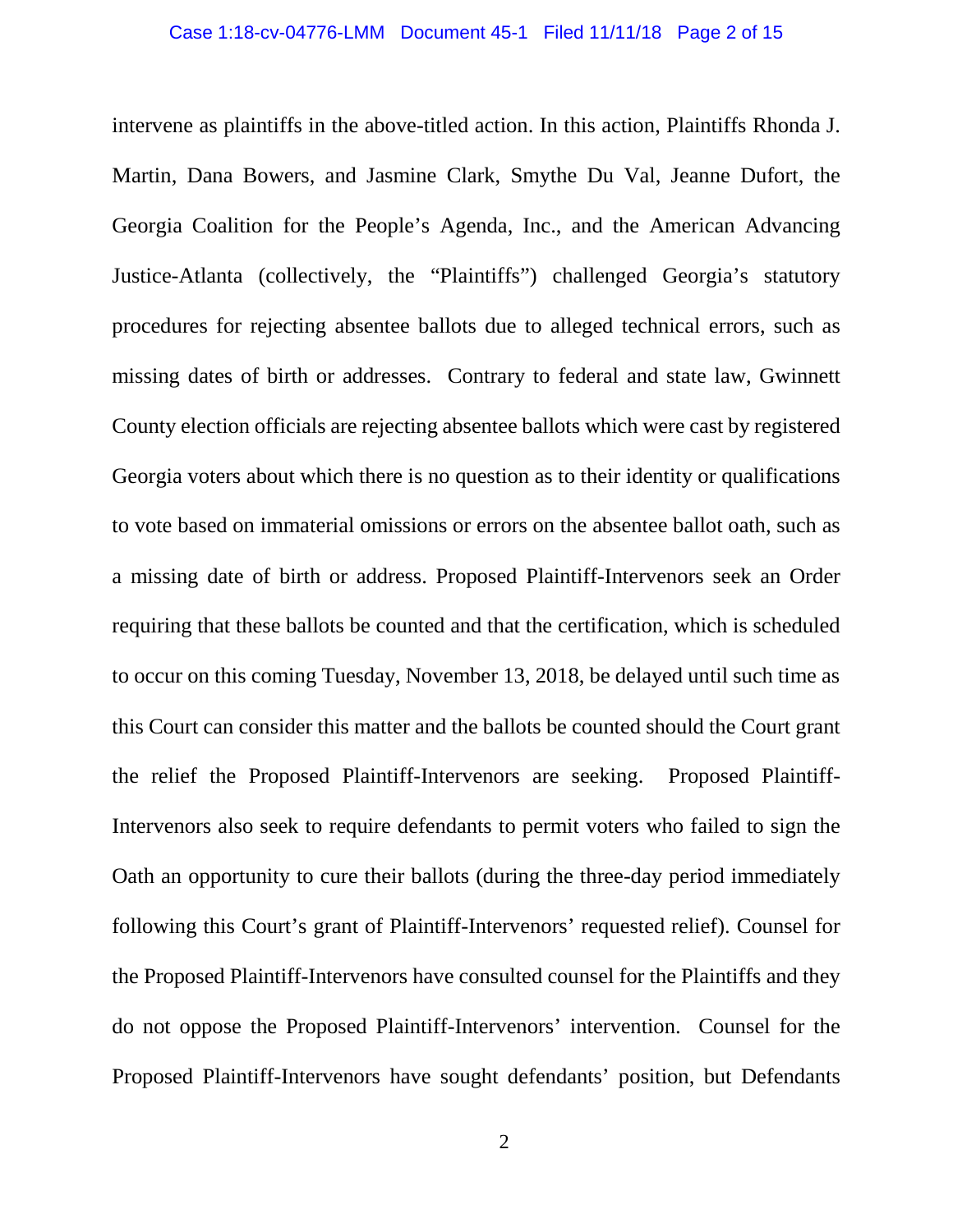#### Case 1:18-cv-04776-LMM Document 45-1 Filed 11/11/18 Page 3 of 15

have not yet been able to convene their Boards to provide a response, and therefore have no position at this time.

As the principal campaign committee in support of Carolyn Bourdeaux's election to Georgia's 7th Congressional District in the United States House of Representatives, the Carolyn Bourdeaux for Congress ("the Campaign") has a keen interest in the outcome of this litigation. The Campaign's mission is for Carolyn Bourdeaux to be elected to the House, and its mission will be undermined if valid absentee ballots cast by voters who support Carolyn Bourdeaux and her election are illegally and unconstitutionally rejected based on immaterial information that is either missing from or incorrect on the absentee ballot oath. Similarly, Proposed Plaintiff-Intervenor Khan has an interest in the outcome of this litigation. If defendants are permitted to maintain their illegal policy of rejecting absentee ballots for immaterial reasons, then Plaintiff Khan will suffer irreparable harm and serious injury in the form of total disenfranchisement, despite the fact that he was an eligible voter in the November 2018 election.

Proposed Plaintiff-Intervenors' interests are not adequately represented in this litigation, because the arguments put forth and the relief requested by the Plaintiffs diverge from that of Proposed Plaintiff-Intervenors. Specifically, Proposed Plaintiff-Intervenors seek consideration of a federal Civil Rights Act claim that the current Plaintiffs did not allege and Proposed Plaintiff-Intervenors request a more narrowly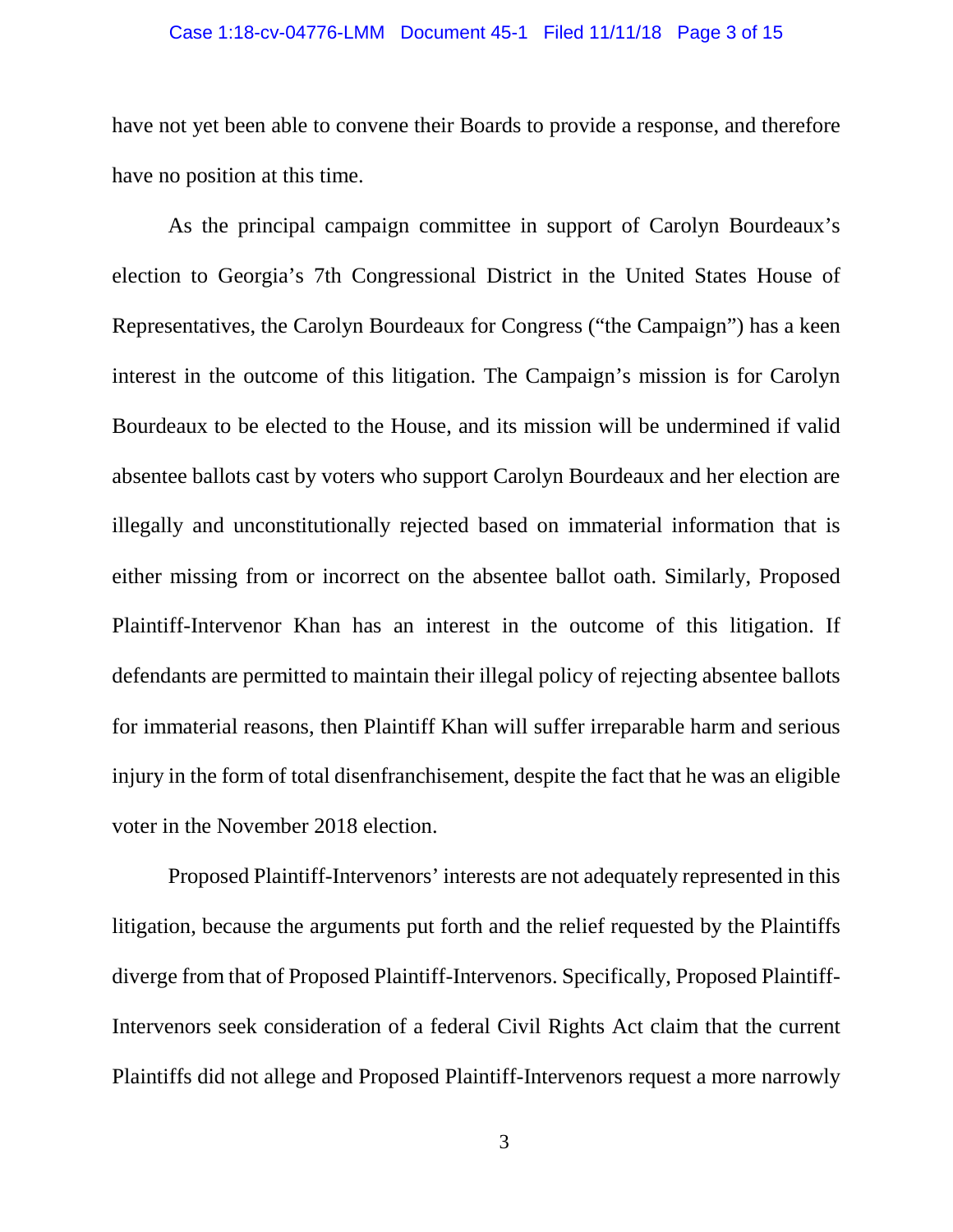defined remedy  $-$  (1) that all unlawfully rejected absentee ballots in Gwinnett County be counted, and (2) that voters who cast absentee ballots but did not sign the oath on the ballot envelope be permitted to cure their ballots by appearing at their county elections office and signing the ballot within three days of a Court order, should this Court order the relief requested by Proposed Plaintiff-Intervenors. Proposed Plaintiff-Intervenors seek intervention as of right, or, in the alternative seek permissive intervention. Pursuant to Federal Rule of Civil Procedure 24(c), this Motion is accompanied by a proposed Complaint, which is attached hereto as Exhibit 1, and a proposed order, filed concurrently with this Motion.

#### **ARGUMENT**

This litigation will have a direct impact on the Campaign's mission to elect Carolyn Bourdeaux to Congress. It will also have a direct impact on the ability of Proposed Plaintiff-Intervenor Khan's fundamental right to vote in the November 2018 election. Given these interests, which are not adequately protected by any of the current plaintiffs, and the fact that the circumstances surrounding the litigation have changed (the election has been held and the Gwinnett County Board has continued to reject absentee ballots on illegal grounds), the motion to intervene should be granted. As set forth below, Proposed Plaintiff-Intervenors meet the requirements for intervention as a matter of right under the Federal Rule of Civil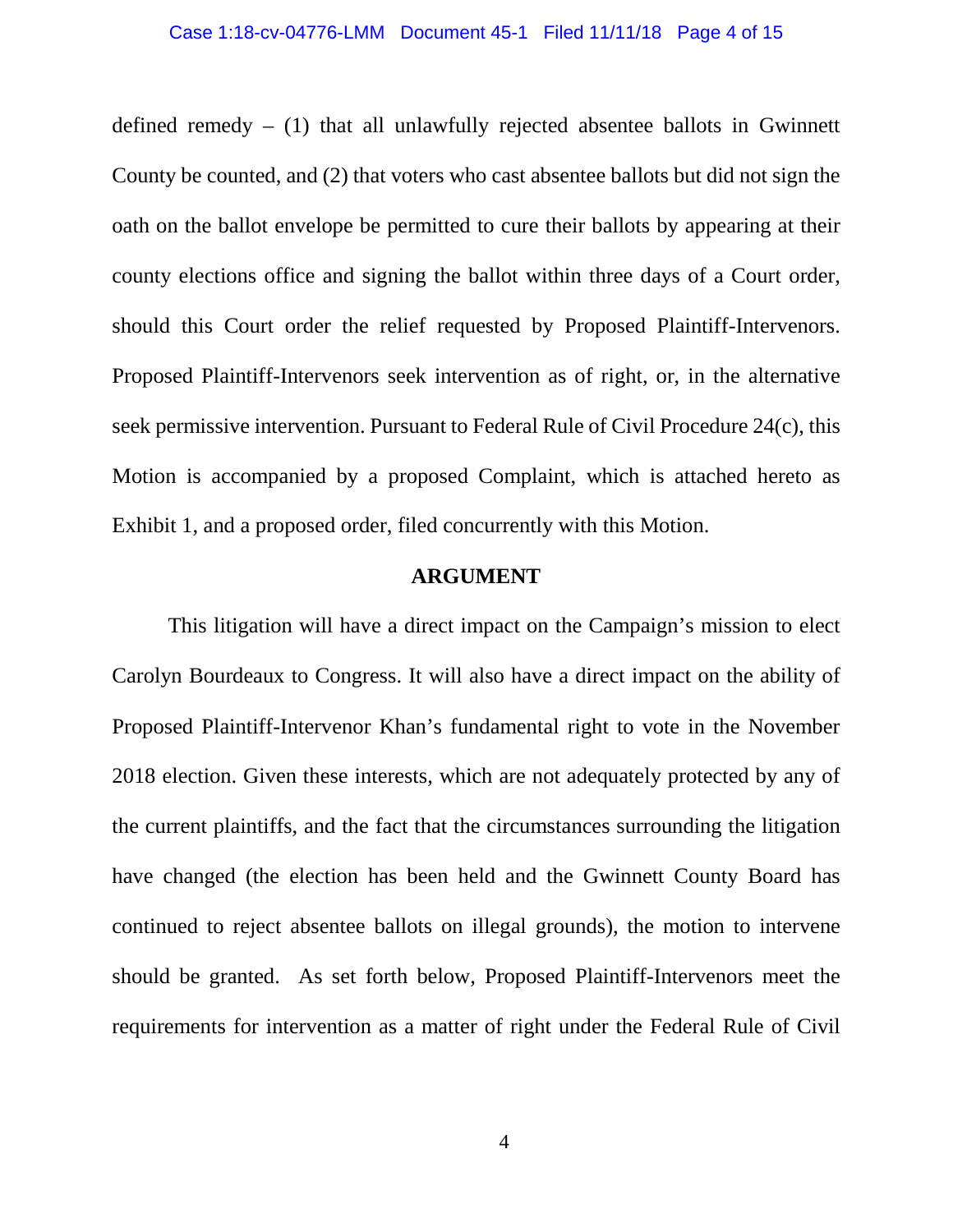Procedure 24(a)(2). Alternatively, this Court could and should allow the Proposed Plaintiff-Intervenors permissive intervention under Rule 24(b).

## **I. Proposed Plaintiff-Intervenors Are Entitled to Intervene as a Matter of Right Under 24(a)(2).**

Proposed Plaintiff-Intervenors easily meet the Eleventh Circuit test for motions to intervene as of right. To qualify, upon timely application, a third party "must show that it has an interest in the subject matter of the suit, that its ability to protect that interest may be impaired by the disposition of the suit, and that existing parties in the suit cannot adequately protect that interest." *Mt. Hawley Ins. Co. v. Sandy Lake Props, Inc.*, 425 F.3d 1308, 1311 (11th Cir. 2005).

First, there can be no dispute that the motion is timely. Proposed Plaintiff-Intervenors are seeking to intervene as soon as they learned that Gwinnett County, which is within Georgia's 7th Congressional District, was rejecting absentee ballots in violation of federal law and U.S. Constitution, and that, despite requests that it abide by federal and state law, it would not alter this unlawful practice. The Gwinnett County Board was asked to reconsider its position and count absentee ballots that have missing or incorrect information that is immaterial to the identity of the voter, but it affirmed yesterday afternoon that it would not do so. *See* Letter from Sean Young to Lynn Ledford (Nov. 8, 2018), *available at* https://www.acluga.org/sites/default/files/field\_documents/acluga-demand-ltrabsentee-ballot-missing-birthdate.pdf (attached as Exhibit 2) (demanding that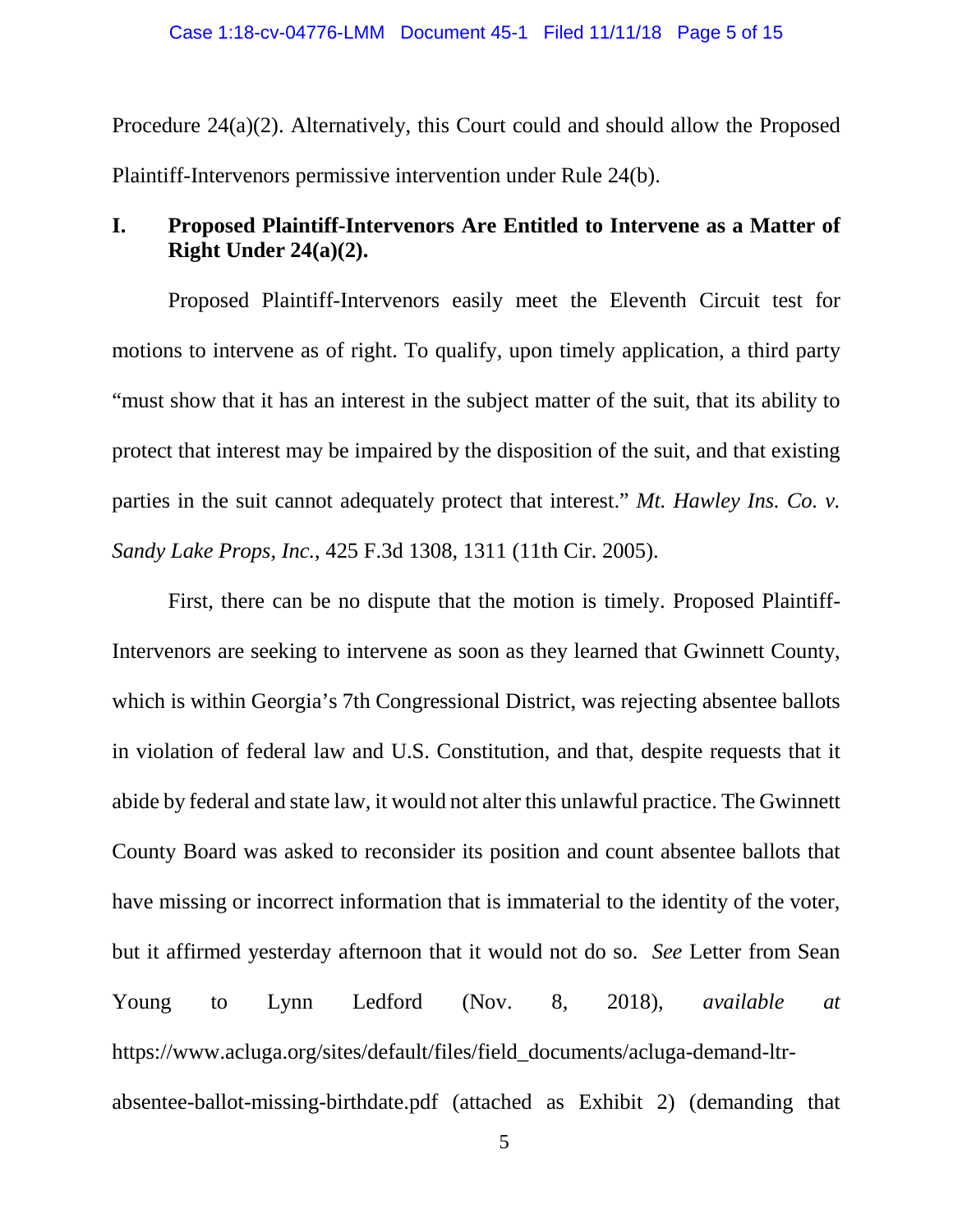Gwinnett County elections officials count absentee ballots that have been rejected because they contain missing or incorrect birthdate information on the absentee ballot envelope); *see also* Tyler Estep, *Gwinnett Elections Board Meets in Private as Ballot Battles Continue*, Atlanta Journal-Constitution (Nov. 9, 2018), [https://www.ajc.com/news/local-govt--politics/gwinnett-elections-board-meets-](https://www.ajc.com/news/local-govt--politics/gwinnett-elections-board-meets-private-ballot-battles-continue/7b1Im3tlGNjD3aZtIeBTUK/)

[private-ballot-battles-continue/7b1Im3tlGNjD3aZtIeBTUK/](https://www.ajc.com/news/local-govt--politics/gwinnett-elections-board-meets-private-ballot-battles-continue/7b1Im3tlGNjD3aZtIeBTUK/) (noting that the Gwinnett County Board's position with respect to rejecting absentee ballots would not change). *Compare Salvors, Inc. v. Unidentified Wrecked & Abandoned Vessel*, 861 F.3d 1278, 1294 (11th Cir. 2017) (finding motion to intervene timely, though filed the 33 years after the district court's order, because intervenor did not know of its interest until shortly before filing its motion). Further, the Proposed Plaintiff-Intervenors are seeking to intervene after the ballots have been cast, but before the election results have been certified and before even the deadline for curing provisional ballots has lapsed (November 13, 2018). *See Martin v. Kemp*, Dkt. No. 23. Accordingly, no party can legitimately claim that intervention by Proposed Plaintiff-Intervenors at this stage would cause them any prejudicial delay. Nor have Proposed Plaintiff-Intervenors delayed in moving for intervention. Indeed, the Gwinnett Board announced its decision to reject the request that it count the ballots at issue only two days ago, on Friday, November 9. Estep, *supra*.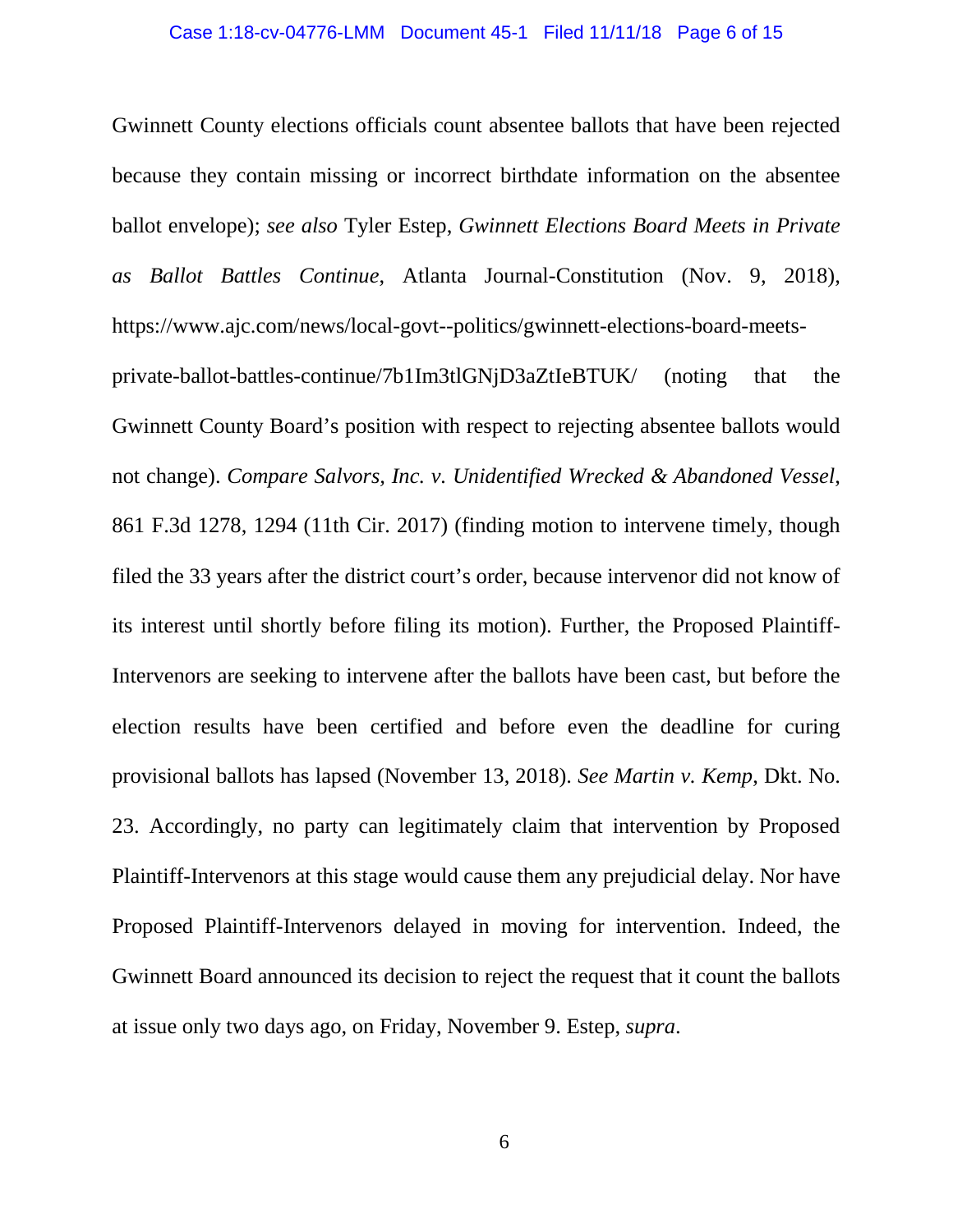Second, the Proposed Plaintiff-Intervenors' interests directly relate to the subject matter of this action. This inquiry is a "flexible one." *See Chiles v. Thornburgh*, 865 F.2d 1197, 1215 (11th Cir. 1989); *Security Ins. Co. v. Schipporeit, Inc.*, 69 F.3d 1377, 1381 (7th Cir. 1995) ("[w]hether an applicant has an interest sufficient to warrant intervention as a matter of right is a highly fact-specific determination, making comparison to other cases of limited value"). Indeed, "[t]he 'interest' test is primarily a practical guide to disposing of lawsuits by involving as many apparently concerned persons as is compatible with efficiency and due process." *Worlds v. Dep't of Health & Rehab. Servs.*, 929 F.2d 591, 594 (11th Cir. 1991). Proposed Plaintiff-Intervenor Khan has a clear interest in the outcome of this litigation. If defendants are permitted to maintain their illegal policy of rejecting absentee ballots for immaterial reasons, then Plaintiff Khan will suffer irreparable harm and serious injury in the form of total disenfranchisement, despite the fact that he was an eligible voter in the November 2018 election. In addition, the Campaign has an interest in ensuring that its supporters' legally cast ballots are counted as required by federal and state law. Georgia elections are governed by Georgia's election laws, as well as the U.S. Constitution. As the principal campaign committee for a candidate in the 2018 Election for Representative of Georgia's 7th Congressional district, the Campaign has an interest in ensuring that all votes are counted. In fact, as of the date of this filing, out of the 17,809 absentee ballots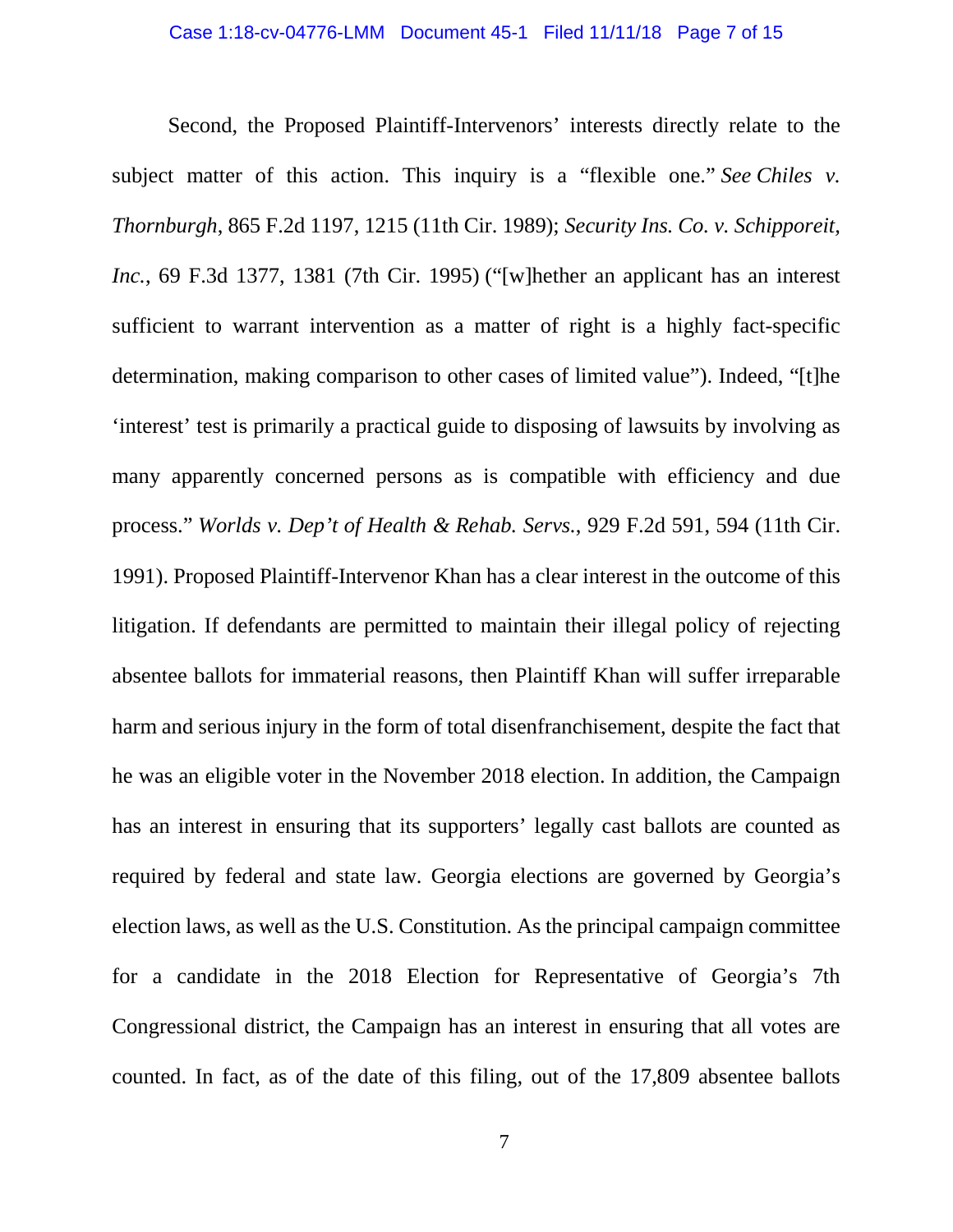counted in the 7th Congressional District, 10,208 were for the Candidate (about 57 percent).<sup>[1](#page-7-0)</sup> More specifically, in Gwinnett County, of the  $14,298$  absentee ballots counted, 8,551 (nearly 60 percent) were for the Candidate.<sup>[2](#page-7-1)</sup> The Campaign certainly has a legally cognizable and indeed compelling interest in this litigation because the rejected ballots are more likely than not to be from voters in support of her candidacy. *See Tex. Democratic Party v. Benkiser*, 459 F.3d 582, 587-88 (5th Cir. 2006) (recognizing that "harm to [] election prospects" was "a concrete and particularized injury"); *Winston v. United States*, No. 14-cv-05417-MEJ, 2015 WL 9474284, \*2 (N.D. Cal. Dec. 29, 2015) (recognizing a "concrete" "economic interest" that is "related to the underlying subject matter of the litigation" triggers the right to intervene) (citation omitted).

Third, Proposed Plaintiff-Intervenors will be impaired by the outcome of this case. Impairment is a "diminution, however small, in strength, value, quality, or quantity." 6 Moore's Fed. Practice, § 24.03(3)(a). Rule 24(a) does not require legal impairment of a movant's interests. It is enough that a movant's ability to protect its interests may be impaired as a practical matter. In addition, the rule's emphasis on "practical disadvantage" was "designed to liberalize the right to intervene in federal

<span id="page-7-1"></span><span id="page-7-0"></span>1 Sec'y of State, Nov. 6, 2018 Election Day Results, *available at* https://results.enr.clarityelections.com/GA/91639/Web02-state.220747/#/cid/30700. <sup>2</sup> *Id.*, *available at* https://results.enr.clarityelections.com/GA/Gwinnett/91707/Web02.216033/#/cid/115

 $\overline{a}$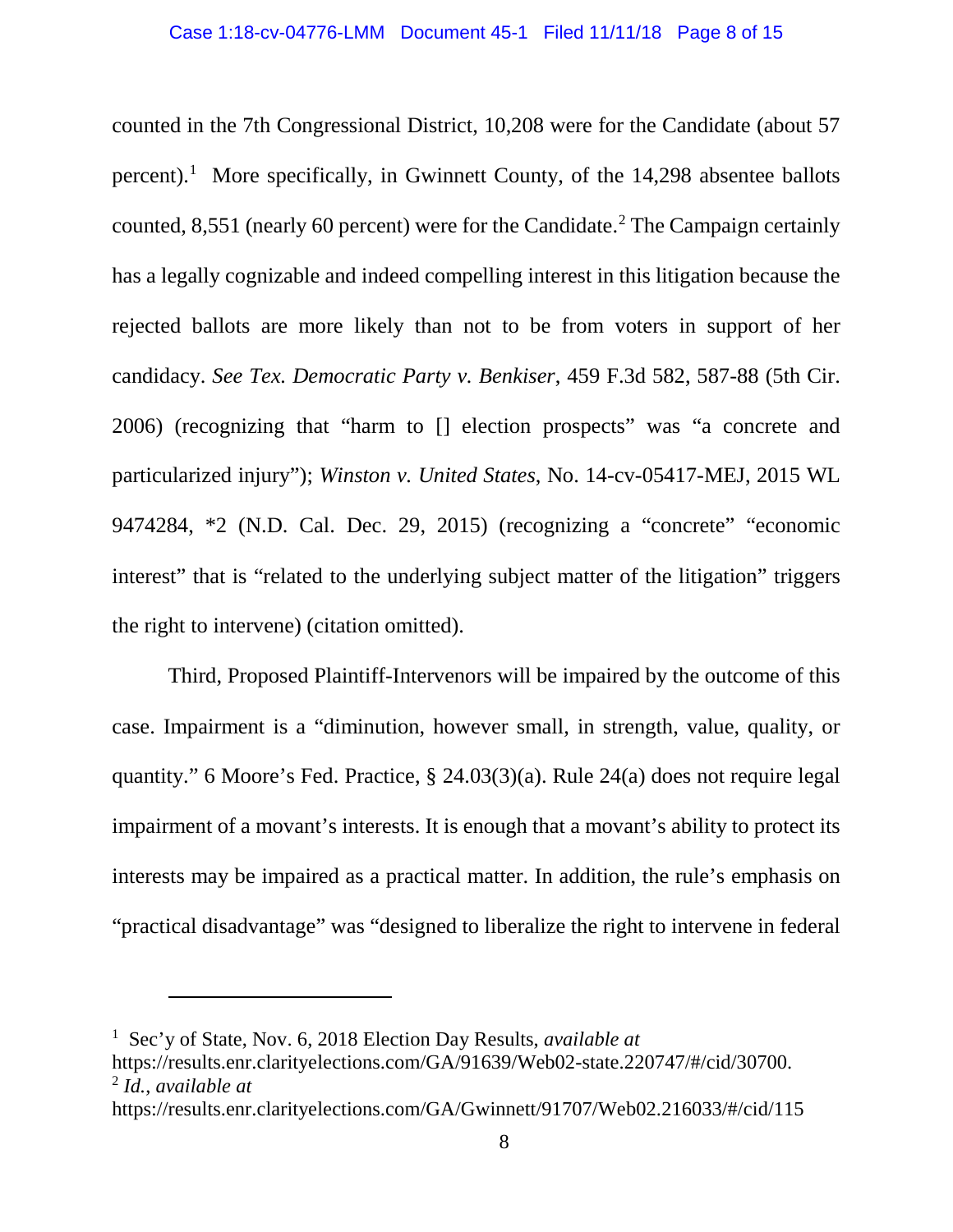actions." *Nuesse v. Camp*, 385 F.2d 694, 701 (D.C. Cir. 1967). As discussed, the Proposed Plaintiff-Intervenors have a significant, protectable interest, and absent intervention, the Court's findings will place them at a practical disadvantage in protecting those interests. Moreover, absent intervention, Proposed Plaintiff-Intervenors would have no way to appeal the Court's ruling denying the Plaintiff's Motion for Preliminary Injunction regarding absentee ballots where the signatures match but are missing other immaterial information. *Martin v. Kemp*, Dkt. No. 41. Proposed Plaintiff-Intervenors would have no ability to vindicate their rights in a separate proceeding, following resolution of this action, because the principle of *stare decisis* may apply. Moreover, Proposed Plaintiff-Intervenors have a need for immediate relief to require Gwinnett County to count these votes before the election is certified.

Fourth, the Proposed Plaintiff-Intervenors' interests are not adequately protected by existing parties in this litigation. The "requirement of the Rule is satisfied if the applicant shows that representation of his interest 'may be' inadequate; and the burden of making that showing should be treated as minimal." *Trbovich v. United Mine Workers*, 404 U.S. 528, 538 n.10 (1972)). "Any doubt concerning the propriety of allowing intervention should be resolved in favor of the proposed intervenors because it allows the court to resolve all related disputes in a single action." *Fed. Savings & Loan Ins. Co. v. Falls Chase Special Taxing Dist.*,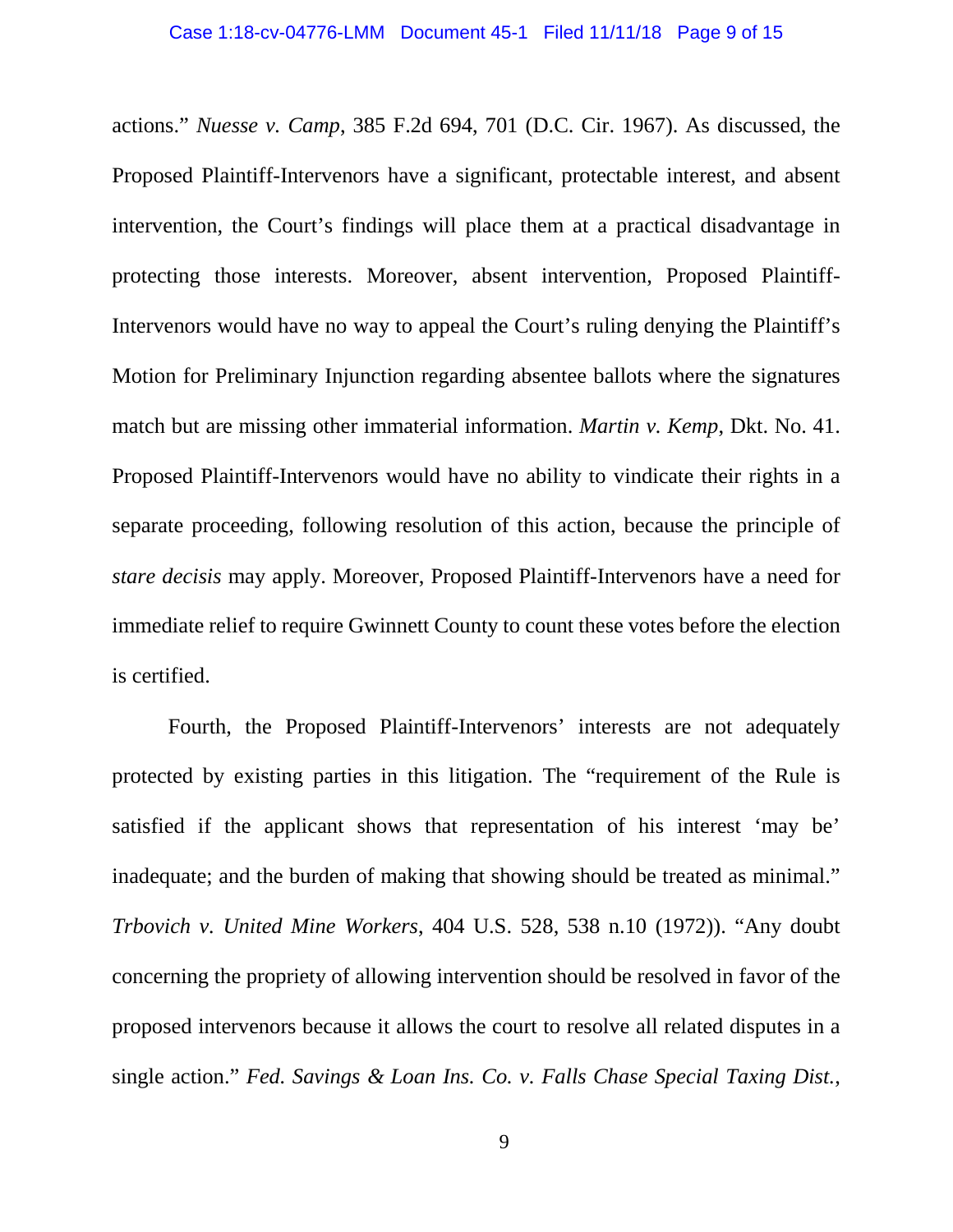983 F.2d 211, 216 (11th Cir. 1993). First, Proposed Plaintiff-Intervenors seek relief from this Court on an expedited timeline. Second, the Plaintiffs do not adequately represent the Proposed Plaintiff-Intervenors' interests because they do not request the same relief as Proposed Plaintiff-Intervenors. For example, the Plaintiffs have requested that the Court enter an order requiring a "one-stop cure," which would require the county election officials to create a new procedure for curing absentee ballots missing information such as date of birth and address. *Martin v. Kemp*, Dkt. No. 41.

By contrast, Proposed Plaintiff-Intervenors maintain that the missing information is immaterial and need not be cured for the election officials to count the votes. Georgia law makes clear that this information is not necessary to verify the identity of the voter and cannot be used to automatically deny a voter's fundamental rights. *Jones v. Jessup*, 279 Ga. 531, 533 n.5 (2005). Furthermore, the Civil Rights Act, 52 U.S.C. § 10101(a)(2)(B), prohibits government officials from rejecting ballots that includes errors or omissions of information immaterial to determining whether the individual is eligible to vote. Proposed Plaintiff-Intervenors assert that because voters prove age eligibility when they register, O.C.G.A. § 21-2- 381 (b) (registrar sends absentee ballot once voter's eligibility is confirmed), not when they mail their absentee ballot, any information on the absentee ballot envelope, other than perhaps their signature, is immaterial to determining whether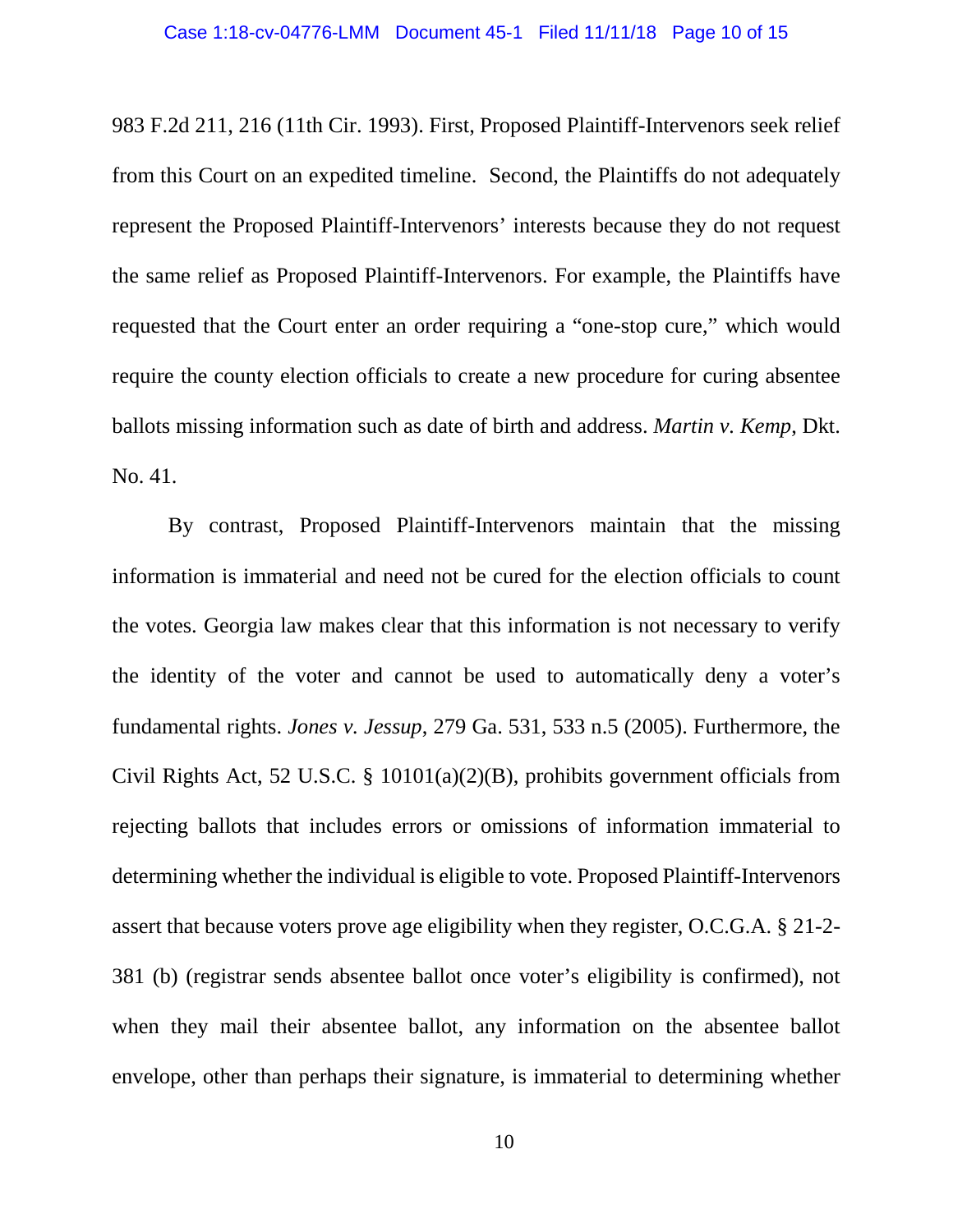the voter is qualified. Thus, the county election officials may not reject ballots because of those errors or omissions.

#### **II. In the Alternative, Proposed Plaintiff-Intervenors Are Entitled to Permissible Intervention.**

If the Court does not grant the Proposed Plaintiff-Intervenors' motion to intervene as a matter of right, they respectfully request that the Court exercise its discretion to allow them to intervene under Rule 24(b). The Court has broad discretion to grant a motion for permissive intervention when the Court determines that (1) the intervenor's claim or defense and the main action have a question of law or fact in common, and that (2) the intervention will not unduly delay or prejudice the adjudication of the original parties' rights. *See* Fed. R. Civ. P. 24(b)(1)(B); *Georgia v. U.S. Army Corps of Eng'rs*, 302 F.3d 1242, 1250 (11th Cir. 2002) ("Permissive intervention under Fed. R. Civ. Proc. 24(b) is appropriate where a party's claim or defense and the main action have a question of law or fact in common and the intervention will not unduly prejudice or delay the adjudication of the rights of the original parties.").

The Plaintiff-Intervenors meet the requirements for permissive intervention. First, the Plaintiff-Intervenors' proposed complaint has questions of law and in common with the First Amended Complaint: both challenge the legality and constitutionality of the Gwinnett County's practice of rejecting absentee ballots, particularly those with immaterial omissions and errors, such as a date of birth or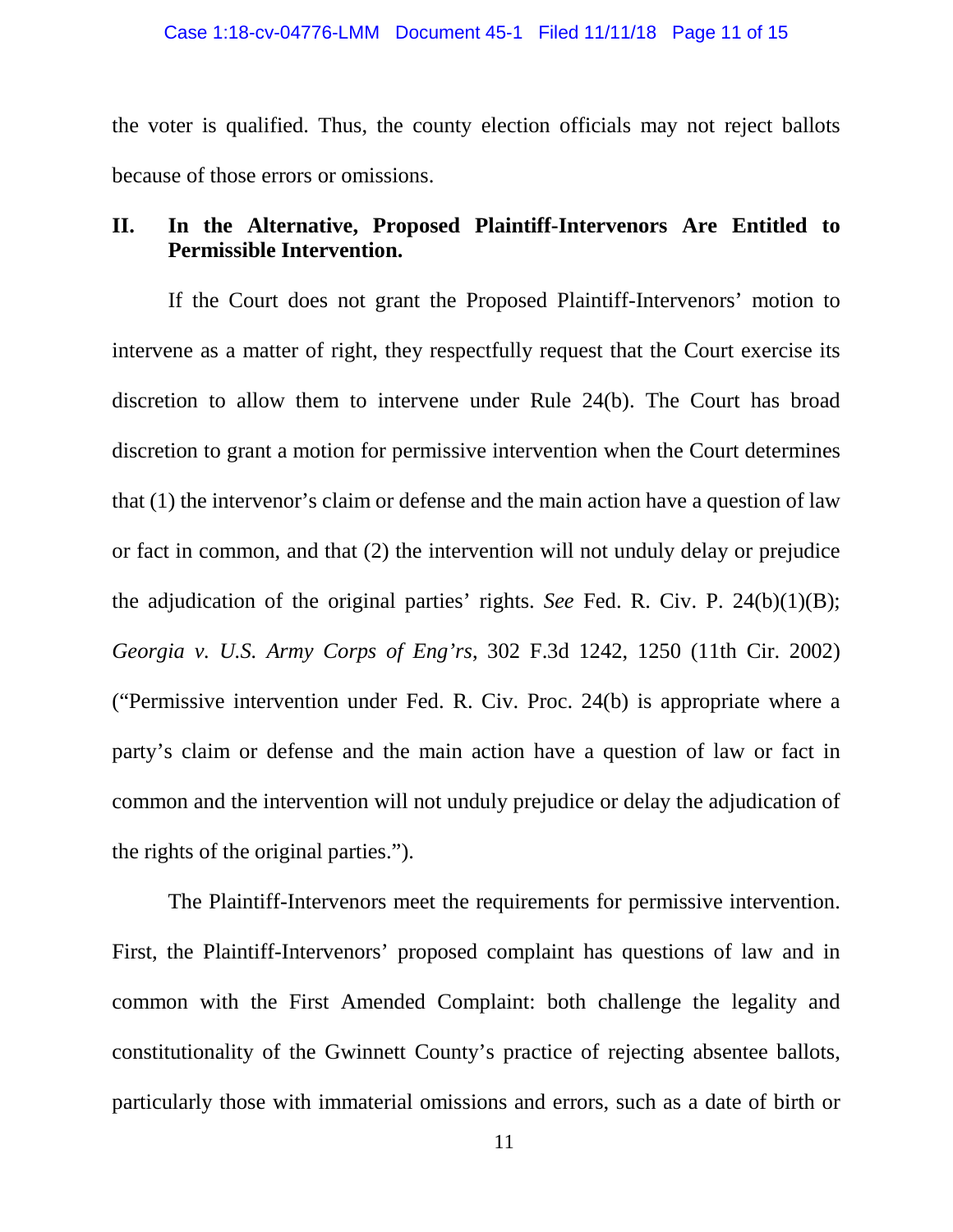#### Case 1:18-cv-04776-LMM Document 45-1 Filed 11/11/18 Page 12 of 15

address; and both raise claims under the Fourteenth Amendment. Second, for the reasons set forth above, the motion is timely and given the stage of the litigation and the changed circumstances underlying this litigation  $-$  i.e., the election has already taken place, but the results have yet to be certified – intervention will not unduly delay or prejudice the adjudication of the rights of the original parties. Indeed, the Plaintiff-Intervenors are able to proceed without impacting the Court's previously issued orders.

Finally, the Plaintiff-Intervenors' intervention will serve to contribute to an additional legal argument and alternative remedy than that proposed by the Plaintiffs. The Plaintiff-Intervenors seek an Order (1) requiring Gwinnett County to count the ballots for voters who have timely submitted their absentee ballots but whose ballots are missing information that is immaterial to verifying their identity, and (2) to provide a cure to those voters who have submitted absentee ballots but failed to sign the Oath. Accordingly, the Plaintiff-Intervenors' intervention will contribute to the full and just adjudication of the legal questions presented.

#### **CONCLUSION**

For the reasons stated above, the Proposed Plaintiff-Intervenors respectfully request that the Court grant their motion to intervene as a matter of right under Rule  $24(a)(2)$  or, in the alternative, permit them to intervene under Rule 24(b). If granted permission to intervene under either provision, Proposed Plaintiff-Intervenors have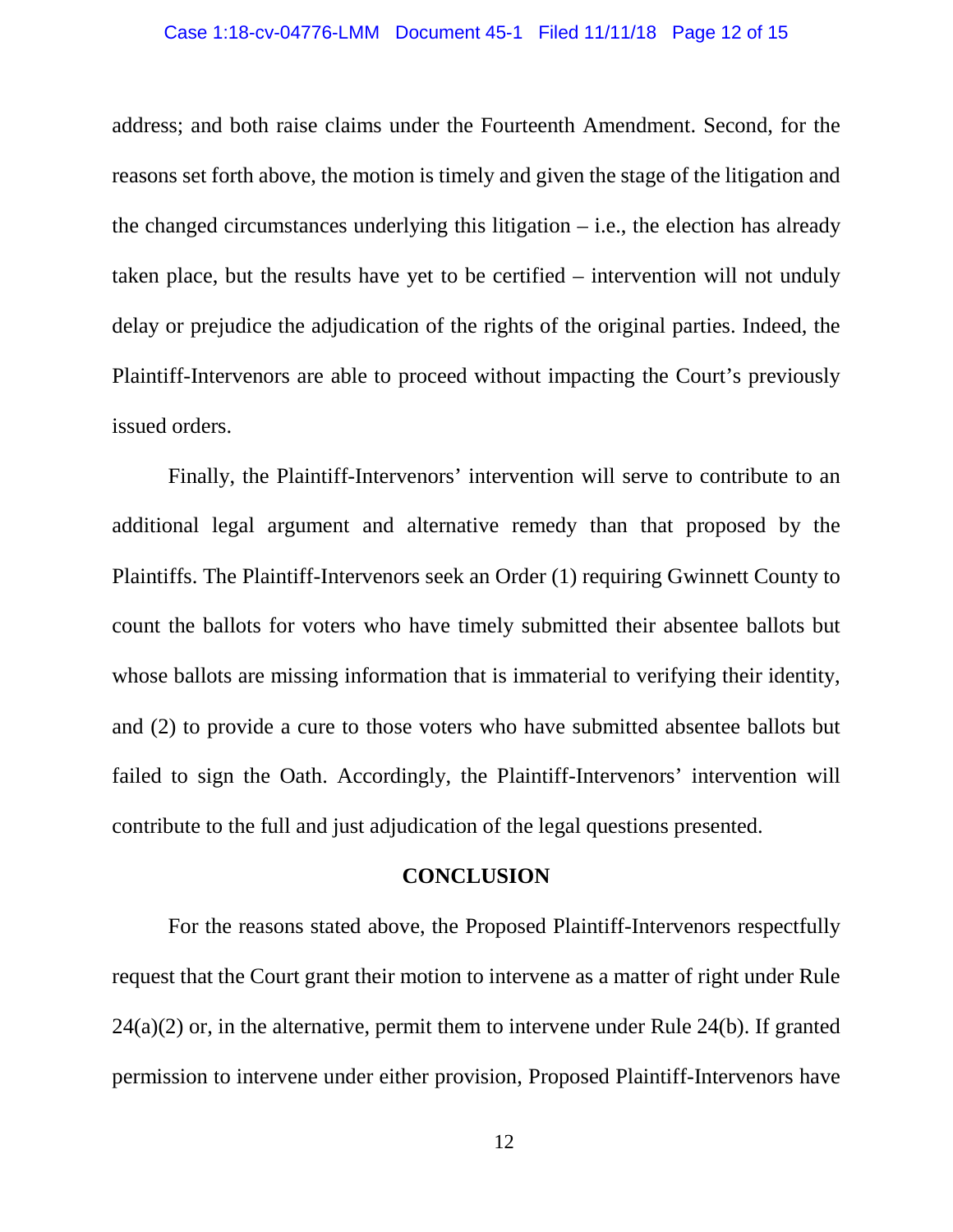attached a proposed complaint in intervention for filing accordance with the Federal and Local Rules of Civil Procedure.

Dated: November 11, 2018 Respectfully submitted,

/s/ Veronica Higgs Cope GA Bar No.: 352145 The Cope Law Firm, P.C. 2330 Scenic Highway Snellville, GA 30078 Telephone: (494) 917-1077 Facsimile: (866) 614-8295 vcope@copelawfirm.com

Marc E. Elias\* Bruce V. Spiva\* Brian Marshall\* Aria C. Branch\* K'Shaani Smith\* **PERKINS COIE LLP** 700 Thirteenth Street, N.W., Suite 600 Washington, D.C. 20005-3960 Telephone: (202) 654-6200 Facsimile: (202) 654-6211 [MElias@perkinscoie.com](mailto:MElias@perkinscoie.com) [BSpiva@perkinscoie.com](mailto:BSpiva@perkinscoie.com) BMarshall@perkinscoie.com [ABranch@perkinscoie.com](mailto:ABranch@perkinscoie.com) KShaaniSmith@perkinscoie.com

*Counsel for Plaintiff-Intervenors*

\*Seeking *Pro Hac Vice* Admission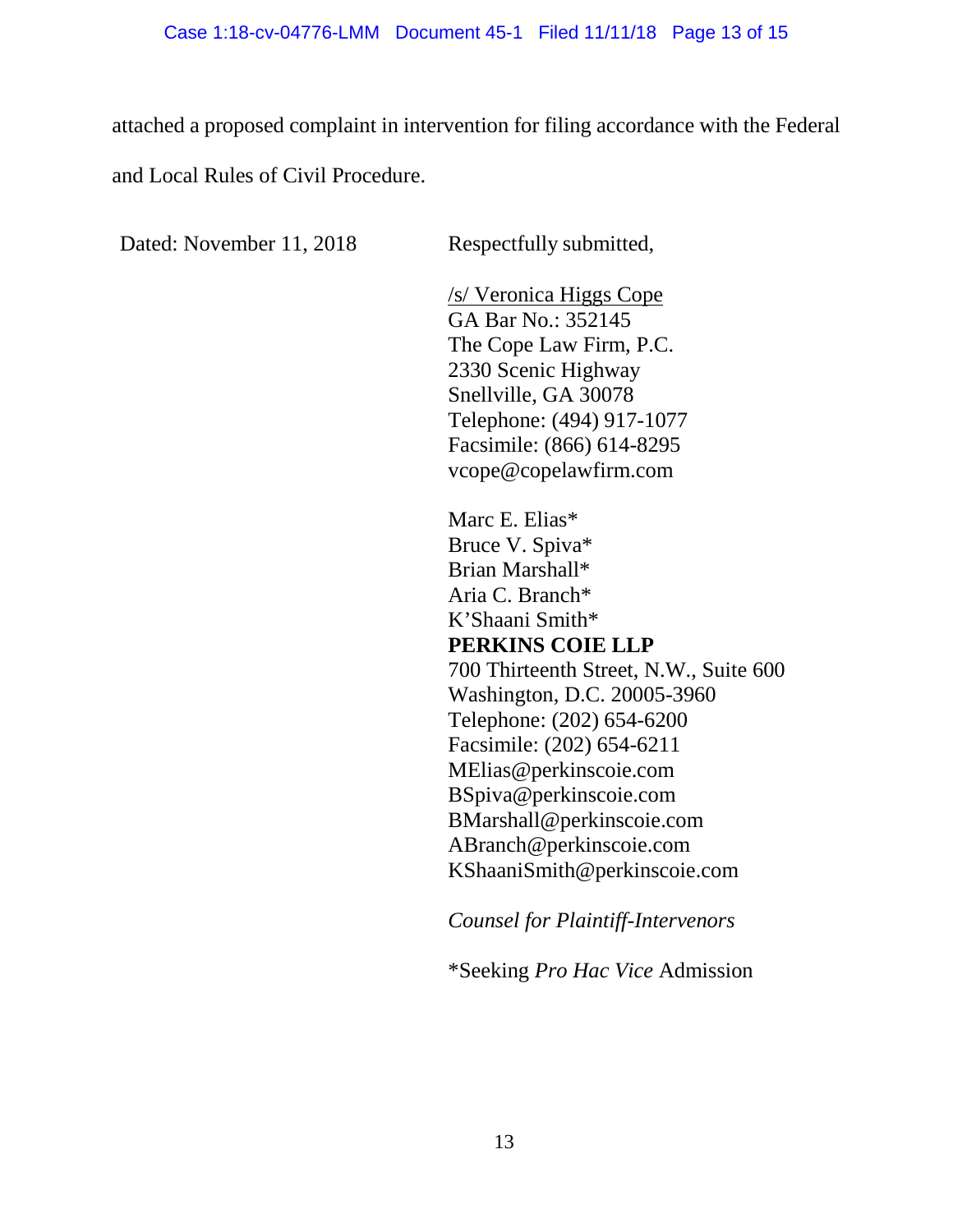### **CERTIFICATE OF COMPLIANCE**

I hereby certify that the foregoing Memorandum of Law in Support of the Motion to Intervene has been prepared in accordance with the font type and margin requirements of LR 5.1, using font type of Times New Roman and a point size of 14.

Dated: November 11, 2018

/s/ Veronica Higgs Cope GA Bar No.: 352145 The Cope Law Firm, P.C. 2330 Scenic Highway Snellville, GA 30078 Telephone: (494) 917-1077 Facsimile: (866) 614-8295 vcope@copelawfirm.com

*Counsel for Plaintiff-Intervenors*